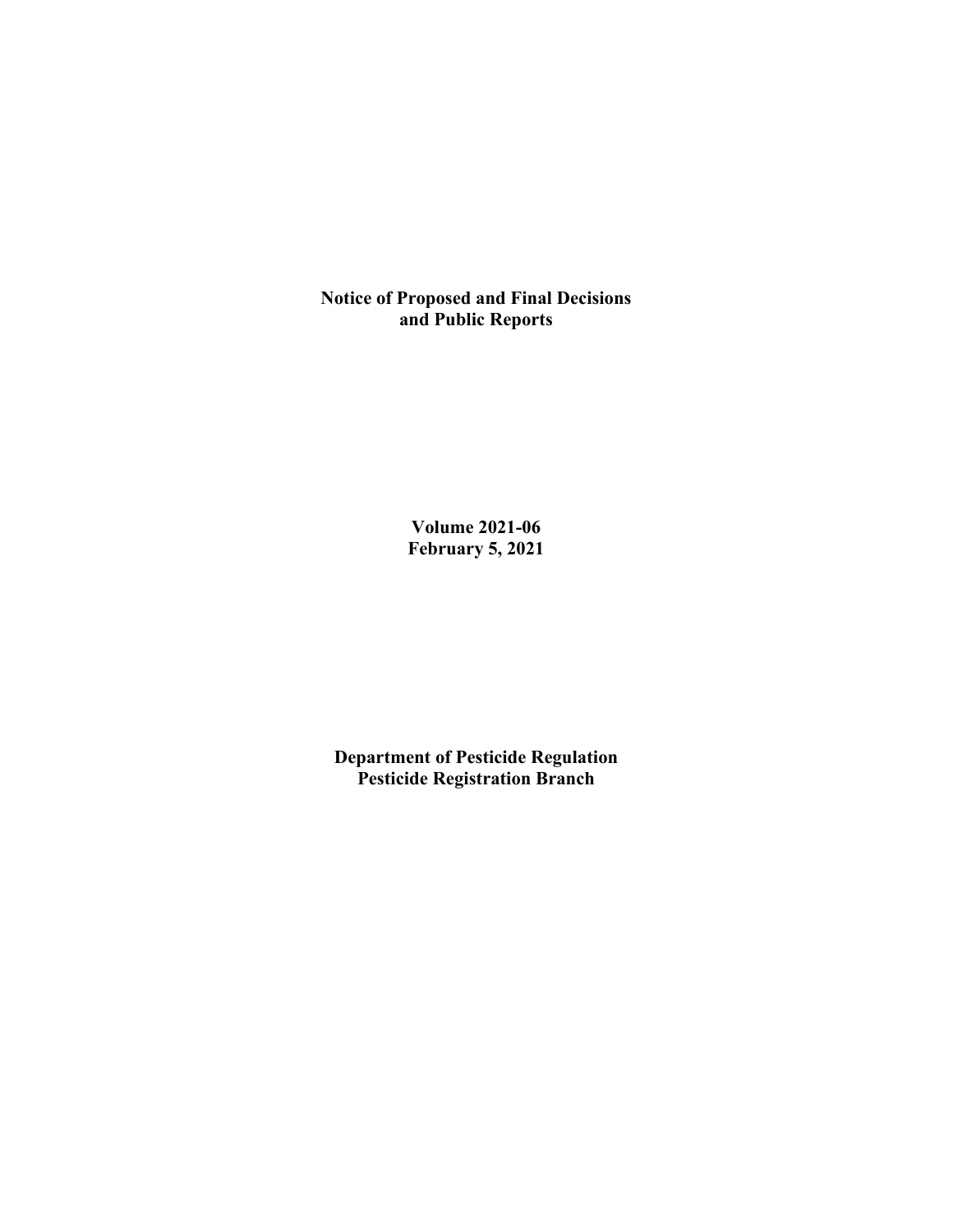# **NOTICE OF FINAL DECISIONS TO REGISTER PESTICIDE PRODUCTS AND WRITTEN EVALUATION**

Pursuant to Title 3, California Code of Regulations section 6255, the Director of the Department of Pesticide Regulation (DPR), files this Notice of Final Decisions to Register Pesticide Products with the Secretary of the Resources Agency for posting. This notice must remain posted for a period of 30 days for public inspection. Between the time DPR posts a proposed registration decision for public comment and DPR makes a final decision regarding the product, nonsignificant changes may be made to the product label (e.g., revising the product name, changing a master label to an end-use marketing label, correcting typographical errors). If the changes are not significant, DPR will not re-notice the product for public review and comment. However, if significant changes are made to the product label that substantially affect DPR's analysis on direct or indirect significant adverse environmental or human health impacts that can reasonably be expected to occur from the proposed decision, DPR will re-notice the product label for public review and comment.

In addition, for any product that is posted proposed to register as a conditional registration, the registrant may address the conditions of registration by providing the appropriate data or modifying the product label (e.g., remove use site, add "not for use in California" to a use site) during the posting period. If the registrant adequately addresses the conditions of registration during the posting period and the resulting change to the product label is not significant such that DPR must re-post the product label for review and public comment, DPR will post the product below, but will no longer have a "conditional" designation by the registration type.

For information about submitting a request for any documents related to this notice, please visit [https://www.cdpr.ca.gov/public\\_r.htm.](https://www.cdpr.ca.gov/public_r.htm)

To view the public report that was issued when the product was proposed for registration, click on the hyperlinked Tracking Number for the product.

*Tracking Number with hyperlink to public report – (EPA Registration Number) Applicant / Brand Name*

[294492](https://www.cdpr.ca.gov/docs/registration/nod/public_reports/294492.pdf) - (55260 - 6) ARYSTA LIFESCIENCE BENELUX SYLLIT FL FUNGICIDE USE: FUNGICIDE - FOR THE CONTROL OF DISEASES SUCH AS SCAB, LEAF SPOT, AND BROWN ROT BLOSSOM BLIGHT ON CROPS SUCH AS APPLES, CHERRIES, AND **PEACHES** TYPE: SECTION 3 LABEL AMENDMENT - TO ADD CHERRIES, NECTARINES, ALMONDS, PEACHES AND WALNUTS FOR SCAB, LEAF CURL, SHOT HOLE, ANTHRACNOSE, LEAF SPOT, AND BROWN ROT BLOSSOM BLIGHT; AND TO ADD A RESISTANCE MANAGEMENT SECTION ACTIVE INGREDIENT(S): DODINE CAS NUMBER(S): 2439-10-3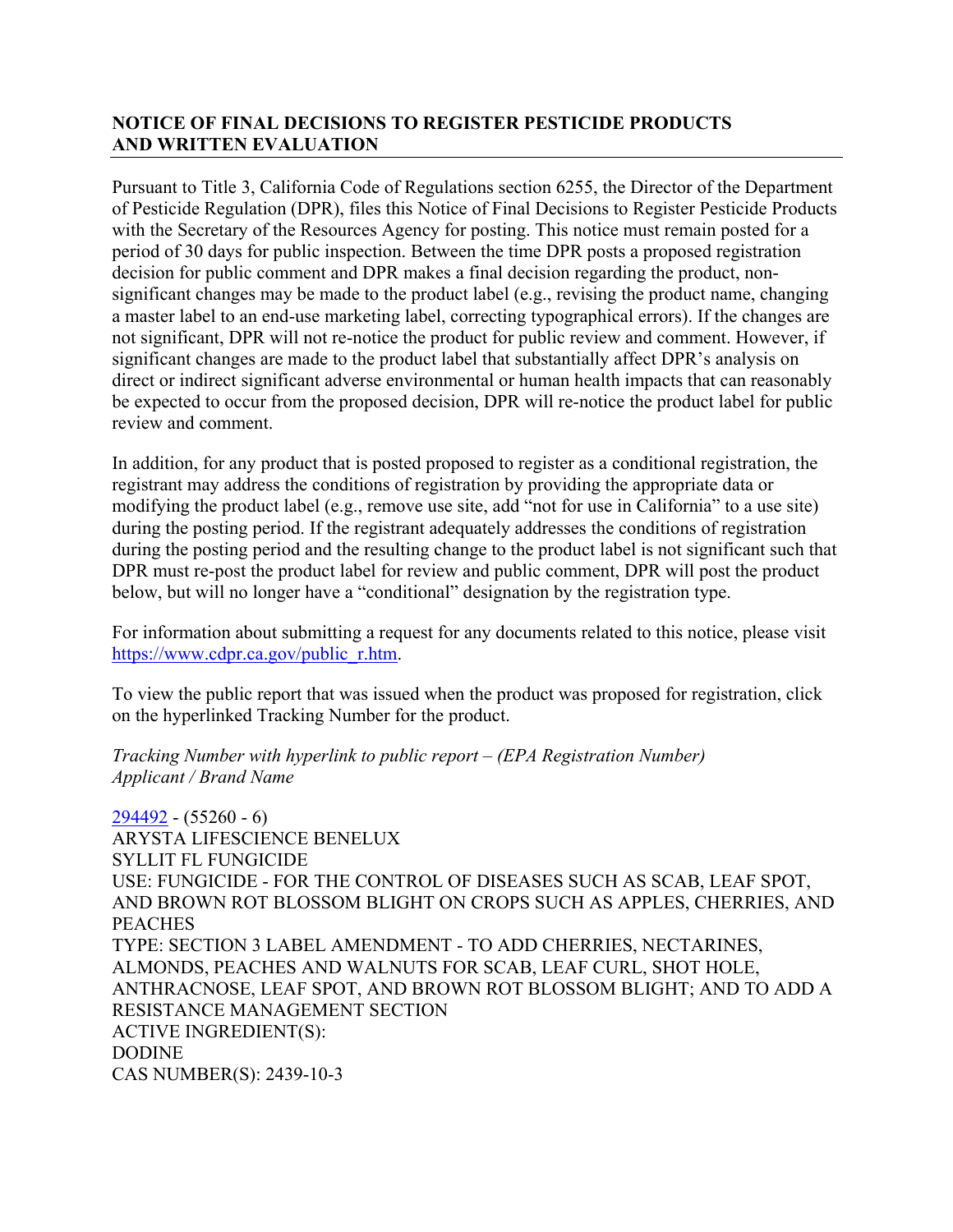**Notice of Final Decisions to Register (Continued) Page 2**

[295300](https://www.cdpr.ca.gov/docs/registration/nod/public_reports/295300.pdf) - (71512 - 23) ISK BIOSCIENCES CORPORATION ISOFETAMID TURF FUNGICIDE USE: FUNGICIDE - FOR THE CONTROL OF DISEASES SUCH AS DOLLAR SPOT, SPRING DEAD SPOT, AND GRAY MOLD ON TURF IN SITES SUCH AS GOLF COURSES, SOD FARMS, SEED FARMS, COLLEGE AND PROFESSIONAL SPORTS FIELDS, RESIDENTIAL AND COMMERCIAL LAWNS, AND ON ORNAMENTAL PLANTS TYPE: SECTION 3 LABEL AMENDMENT - TO MODIFY THE USE RATE FOR SPRING DEAD SPOT, TO MODIFY SCIENTIFIC DISEASE NAMES, AND TO ADD CONTROL OF THE DISEASE LEAF SPOT/MELTING OUT ON TURF ACTIVE INGREDIENT(S): ISOFETAMID CAS NUMBER(S): 875915-78-9 [296098](https://www.cdpr.ca.gov/docs/registration/nod/public_reports/296098.pdf) - (45728 - 26) TAMINCO US LLC, A SUBSIDIARY OF EASTMAN CHEMICAL COMPANY THIRAM SC USE: FUNGICIDE - FOR THE CONTROL OF DISEASES SUCH AS DOLLAR SPOT, BROWN PATCH, AND GRAY MOLD ON NON-RESIDENTIAL TURF; ALSO FOR USE AS A SEED TREATMENT ON CROPS SUCH AS ONIONS, TOMATOES, AND BROCCOLI; AND FOR USE AS A REPELLENT AGAINST DEER, RABBITS, AND RODENTS ON DECIDUOUS AND EVERGREEN TREES AND SHRUBS, NON-BEARING VINES, AND **ORCHARDS** TYPE: SECTION 3 LABEL AMENDMENT - TO ADD A SUSPENSION CONCENTRATE STATEMENT ON THE LABEL; TO DELETE THE RESPIRATOR STATEMENT IN THE PERSONAL PROTECTIVE EQUIPMENT SECTION; TO CHANGE THE TREATING RATE UNITS FOR RICE IN FLUID OUNCES/100 LB; TO ADD USE ON STRAWBERRIES AGAINST ANTHRACNOSE AND LEAF SPOT; TO LOWER THE RANGE OF APPLICATION FOR GRAY MOLD IN STRAWBERRIES; AND TO ADD USE AGAINST PEACH LEAF CURL IN PEACHES ACTIVE INGREDIENT(S): THIRAM CAS NUMBER(S): 137-26-8 [289699](https://www.cdpr.ca.gov/docs/registration/nod/public_reports/289699.pdf) - (64962 - 1) UNITED WATER CONSERVATION DISTRICT EARTHTEC QZ USE: MOLLUSCICIDE - FOR THE CONTROL OF QUAGGA AND ZEBRA MUSSELS IN SITES SUCH AS LAKES, PONDS, AND RESERVOIRS TYPE: SECTION 24(C) SLN 3RD PARTY - TO CONTROL QUAGGA MUSSELS IN LAKE

PIRU

ACTIVE INGREDIENT(S): COPPER SULFATE (PENTAHYDRATE) CAS NUMBER(S): 7758-98-7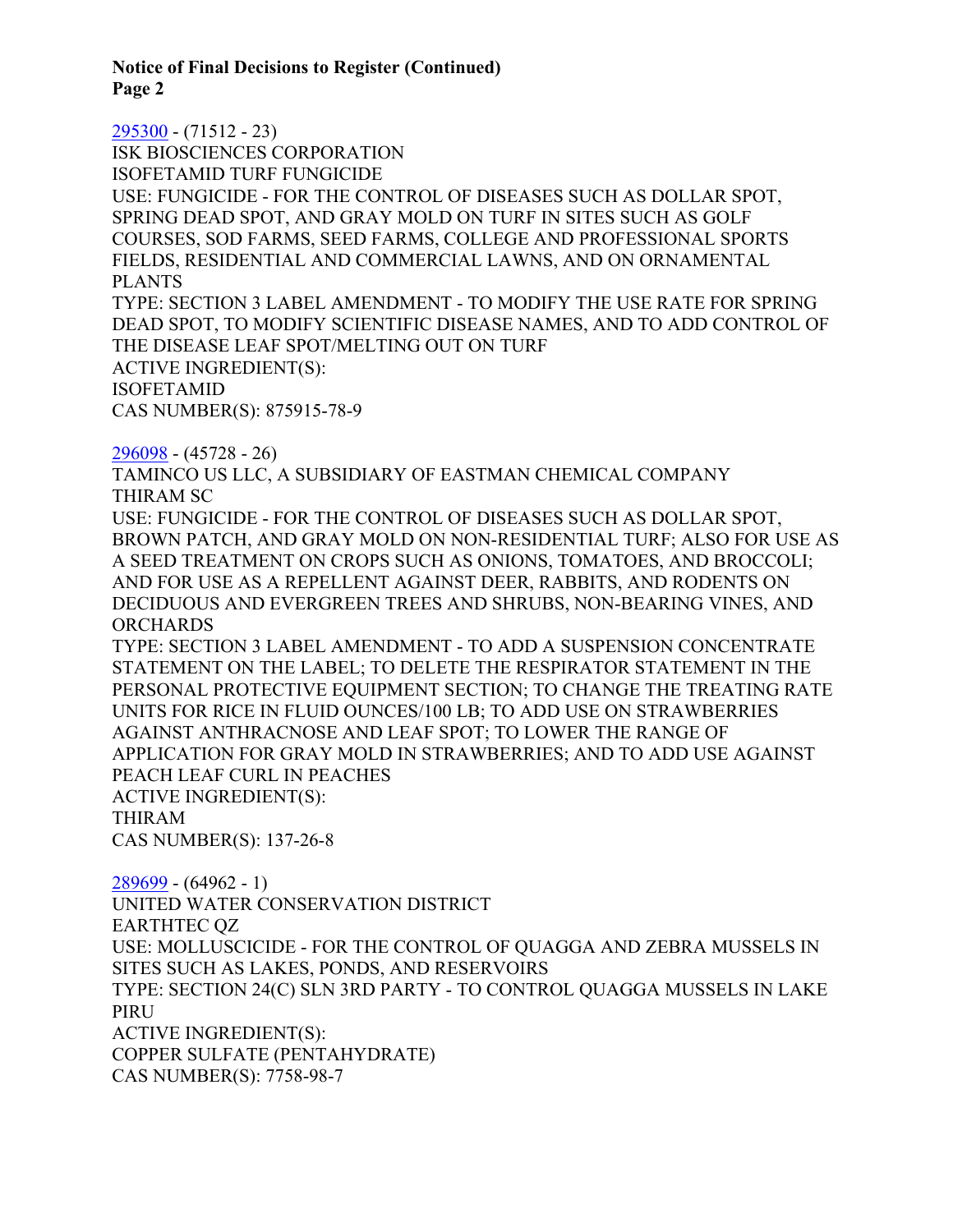#### **Notice of Final Decisions to Register (Continued) Page 3**

[293594](https://www.cdpr.ca.gov/docs/registration/nod/public_reports/293594.pdf) - (59639 - 227) VALENT U.S.A. LLC QUASH SC FUNGICIDE USE: FUNGICIDE - FOR THE CONTROL OF DISEASES SUCH AS POWDERY MILDEW, SEPTORIA LEAF SPOT, AND WHITE MOLD ON CROPS SUCH AS BUSHBERRIES, PEANUTS, STONE FRUITS, SUNFLOWERS, PECANS, AND PISTACHIOS TYPE: SECTION 3 REGISTRATION - CONDITIONAL ACTIVE INGREDIENT(S): METCONAZOLE CAS NUMBER(S): 125116-23-6

### **Written Evaluation**

Pursuant to Title 3, California Code of Regulations section 6254, this notice includes a written evaluation of significant environmental points raised in comments submitted during the review and comment period required by Title 3, California Code of Regulations section 6253 for any of the products listed above.

### **DPR received no comments on the above listed products.**

*Original signed by Tulio Macedo 02/03/2021* Tulio Macedo, Chief Pesticide Registration Branch

Dated